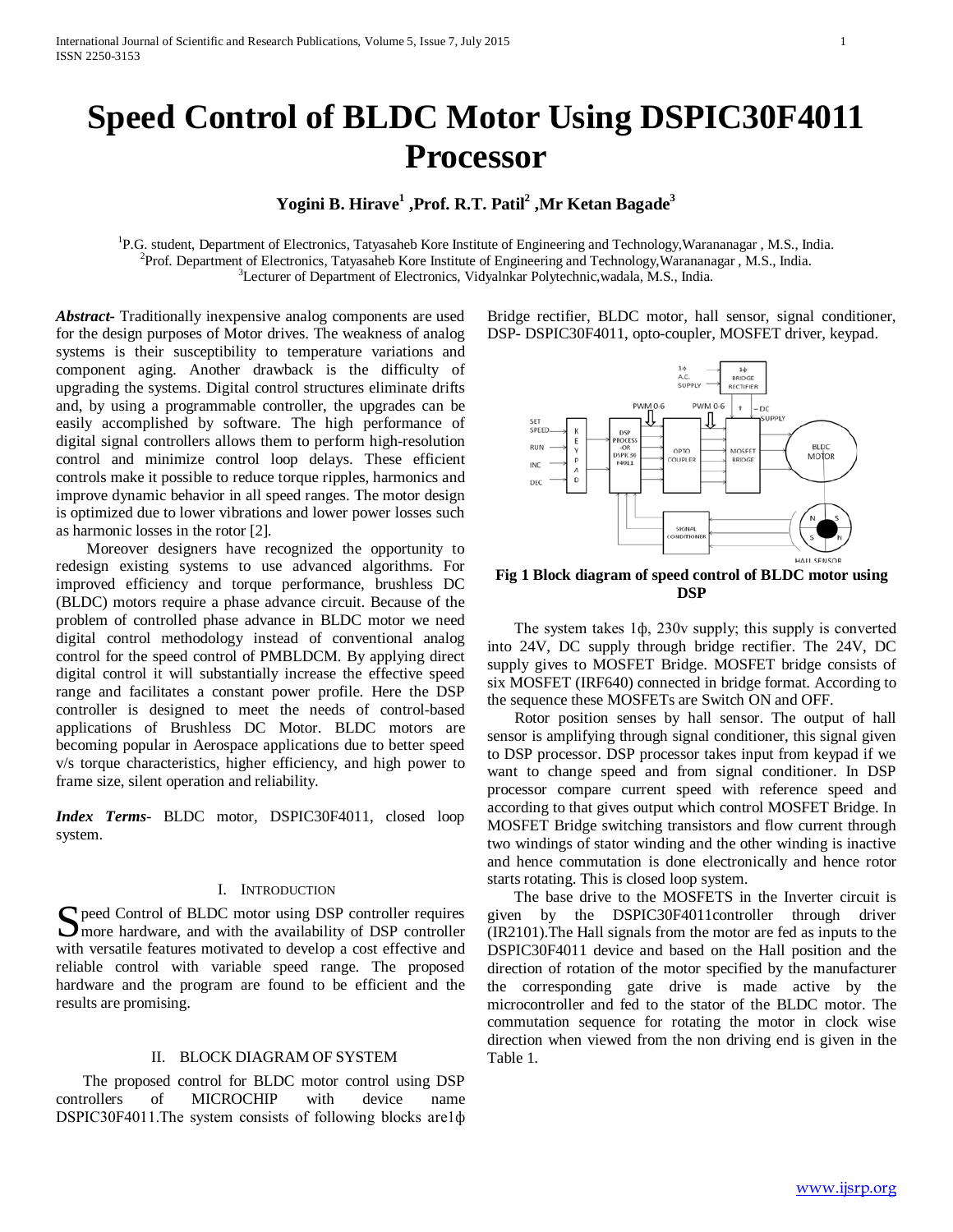| Hall         |                 | P                |                |                |                |                      |                |                |  |  |
|--------------|-----------------|------------------|----------------|----------------|----------------|----------------------|----------------|----------------|--|--|
| Sensor       |                 |                  | ha             | Driver         |                | <b>Phase Current</b> |                |                |  |  |
| Code         |                 |                  | se             | Transistor     |                |                      |                |                |  |  |
|              | S<br>Activating |                  |                |                |                |                      |                |                |  |  |
| A            | B               | $\overline{C}$   | eq             | sequence       |                | A                    | B              | $\overline{C}$ |  |  |
|              |                 |                  | ue             |                |                |                      |                |                |  |  |
|              |                 |                  | nc             |                |                |                      |                |                |  |  |
|              |                 |                  | e              |                |                |                      |                |                |  |  |
| 0            | 0               | 1                | $\mathbf{1}$   | Q1             | $+$            | <b>OF</b>            |                |                |  |  |
|              |                 |                  |                | (PW            | (PW            | D                    | F              | D              |  |  |
|              |                 |                  |                | M1)            | M6)            | $\mathsf{C}$         |                | $\mathsf{C}$   |  |  |
| 0            | $\overline{0}$  | $\boldsymbol{0}$ | $\overline{2}$ | Q1             | Q4             | $^{+}$               |                | <b>OF</b>      |  |  |
|              |                 |                  |                | (PW            | (PW            | D                    | DC             | F              |  |  |
|              |                 |                  |                | M1)            | M4)            | $\mathsf{C}$         |                |                |  |  |
| 1            | $\overline{0}$  | $\mathbf{0}$     | 3              | Q <sub>5</sub> | Q4             | $\overline{O}$       |                | $^{+}$         |  |  |
|              |                 |                  |                | (PW            | (PW            | FF                   | DC             | D              |  |  |
|              |                 |                  |                | M <sub>5</sub> | M4)            |                      |                | $\mathcal{C}$  |  |  |
| $\mathbf{1}$ | 1               | $\overline{0}$   | $\overline{4}$ | Q <sub>5</sub> | Q2             |                      | <b>OF</b>      | $^{+}$         |  |  |
|              |                 |                  |                | (PW            | (PW            | D                    | $\mathbf F$    | D              |  |  |
|              |                 |                  |                | M <sub>5</sub> | M2)            | $\overline{C}$       |                | $\mathsf{C}$   |  |  |
| $\mathbf{1}$ | 1               | 1                | 5              | Q <sub>3</sub> | Q <sub>2</sub> |                      | $+D$           | OF             |  |  |
|              |                 |                  |                | (PW            | (PW            | D                    | $\mathsf{C}$   | F              |  |  |
|              |                 |                  |                | M3)            | M2)            | $\overline{C}$       |                |                |  |  |
| 0            | 1               | 1                | 6              | Q <sub>3</sub> | Q4             | $\overline{O}$       | $+D$           |                |  |  |
|              |                 |                  |                | (PW            | (PW            | FF                   | $\overline{C}$ | D              |  |  |
|              |                 |                  |                | M3)            | M4)            |                      |                | $\overline{C}$ |  |  |

**Table 1: Sequence for rotating motor in clockwise direction**

 Based on the Hall sensor input to the DSP controller, the corresponding transistors are made active and current flows through two windings and the other winding is inactive and hence commutation is done electronically with the use of a DSP controller.[4]

 Thus by properly exciting the corresponding winding based on the hall signal, the motor is commutated and is made to run at the desired speed. Initially irrespective of the rotor position, the windings are excited in the given sequence and once the motor starts rotating, rotor position is sensed by the Hall sensor and then the motor is excited based on the Hall signal and according to the direction of rotation of the motor.

 The speed can be controlled in a closed loop by measuring the actual speed of the motor. If the speed is greater than the desired rated speed, then all the transistors are turned off for a short duration and then again excited based on the Hall position and accordingly speed can be adjusted to get constant speed. The demand of PMBLDC motors in high power servo applications is increased because of its High efficiency due to reduced losses, low maintenance and low rotor inertia. Also the invention of modern solid state devices like MOSFET, IGBT and high energy rare earth Permanent Magnets have widely enhanced the applications of PMBLDC motors in variable speed drives.

 As the opto-coupler (HPCL817) provides the electrical isolation between circuits, it is called opto-isolator. In KEYPAD SET SPEED key sets the speed of motor and direction of motor clockwise/anticlockwise. RUN/STOP key runs the motor and stop the running motor. INC key increments the set speed by 100 rpm. DEC key decrements the set speed by 100rpm

### *A. BLDC Motor*

 BLDC motors are basically inside-out DC motors. In a DC motor the stator is a permanent magnet. The rotor has the windings, which are excited with a current. The current in the rotor is reversed to create a rotating or moving electric field by means of a split commutator and brushes. On the other hand, in a BLDC motor the windings are on the stator and the rotor is a permanent magnet. Hence the term inside-out DC motor.



**Fig (d)**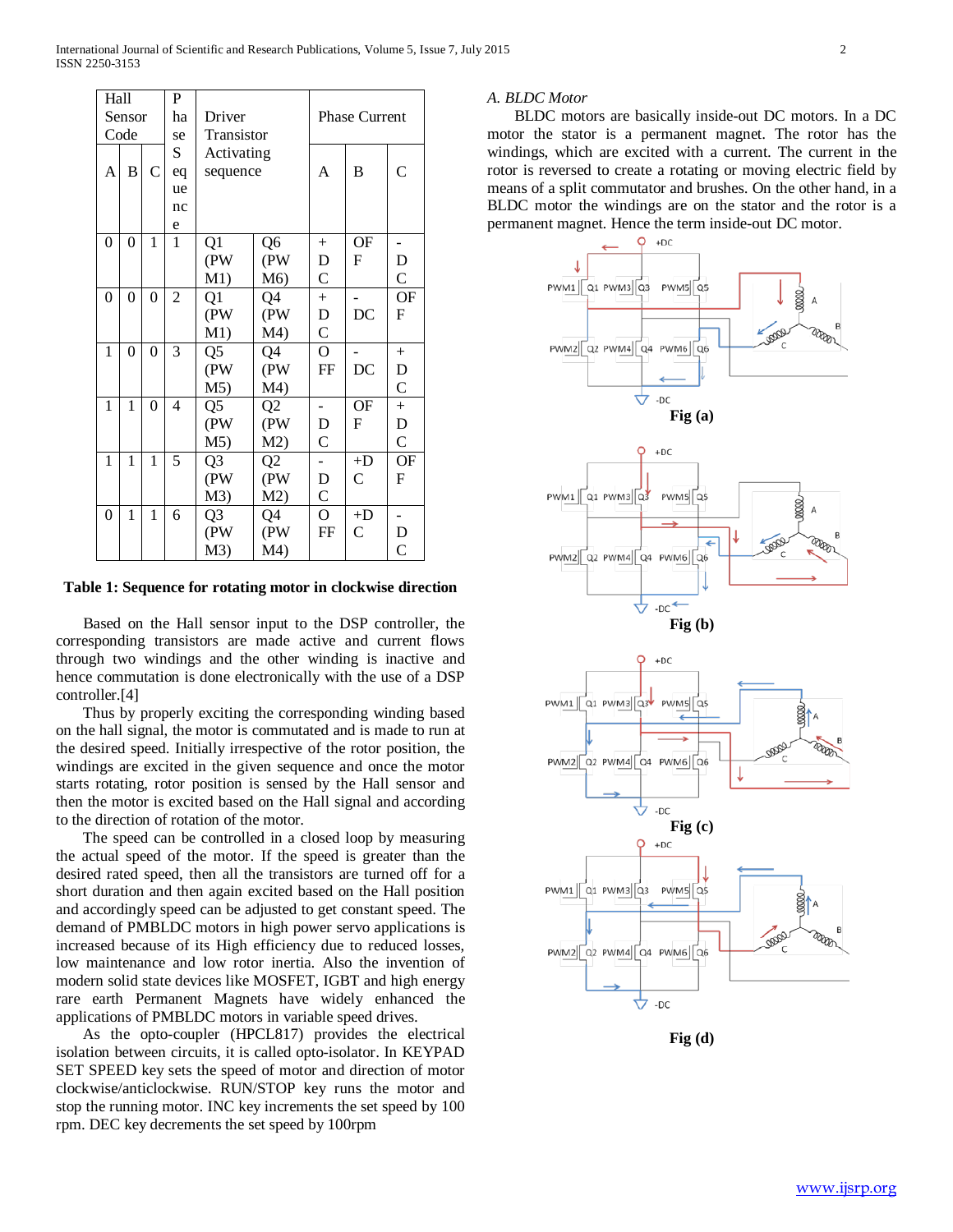

 Figure 2(a-f): Winding energizing sequence with respect to the hall sensor



**Fig 3 hall sensor signal, back emf, and phase current**

 To make the rotor turn, there must be a rotating electric field. Typically a three-phase BLDC motor has three stator phases that are excited two at a time to create a rotating electric field(fig 2(af)). This method is fairly easy to implement, but to prevent the permanent magnet rotor from getting locked with the stator; the excitation on the stator must be sequenced in a specific manner while knowing the exact position of the rotor magnets. Position information can be gotten by either a shaft encoder or, more often, by Hall Effect sensors that detect the rotor magnet position. For a typical three phase, sensored BLDC motor there are six distinct regions or sectors in which two specific windings are excited. These are as shown in Figure 3.

## *B. dsp processor*

 The dsPIC30F4011 is a 40-pin 16-bit MCU specifically designed for embedded motor control applications. AC Induction Motors (ACIM), Brushless DC (BLDC) and DC are some typical motor types for which the dsPIC30F4011 has been specifically designed. Some of the key features on the dsPIC30F4011 are[9]:

- 6 independent or 3 complementary pairs of dedicated Motor control PWM outputs.
- 9 input, 500 kbps, ADC with up to 4 simultaneous sampling capabilities.
- Multiple serial communications: UART,  $I^2C^{TM}$  AND SPI
- DSP engine for fast response in control loops.

 In this application we discuss how the dsPIC30F4011 used to control a sensored BLDC motor. Hall sensor is connected to dsPIC30F4011. By reading the Hall Effect sensors, a 3-bit code can be obtained with values ranging from 1 to 6. Each code value represents a sector on which the rotor is presently located. Each code value, therefore, gives us information on which windings need to be excited. Thus a simple lookup table can be used by the program to determine which two specific windings to excite and, thus, turn the rotor.

## *i) PWM CONTROL SYSTEM*

 The MCPWM has a dedicated 16-bit PTMR time base register. This timer is incremented by a user defined clock tick, which can be as low as TCY. The user also decides the period required for the PWM by selecting a value and loading it in the PTPER registers. The PTMR is compared to the PTPER value at every TCY. When there is a match, a new period is started. The duty cycle is controlled similarly, by loading a value in the three duty cycle registers [6].

 Unlike the period compare, the value in the duty cycle register is compared at every TCY/2 interval (i.e., twice as fast as the period compare). If there is a match between the PTMR value and the PDCx value, then the corresponding duty cycle output is driven low or high as dictated by the PWM mode selected. The three outputs from the duty cycle compare are channeled to a complementary output pair where one output is high while the other is low, and vice versa. The two outputs can also be configured as independent outputs. When driven as complementary outputs, a dead time can be inserted between the time the high level goes low and the low level goes high.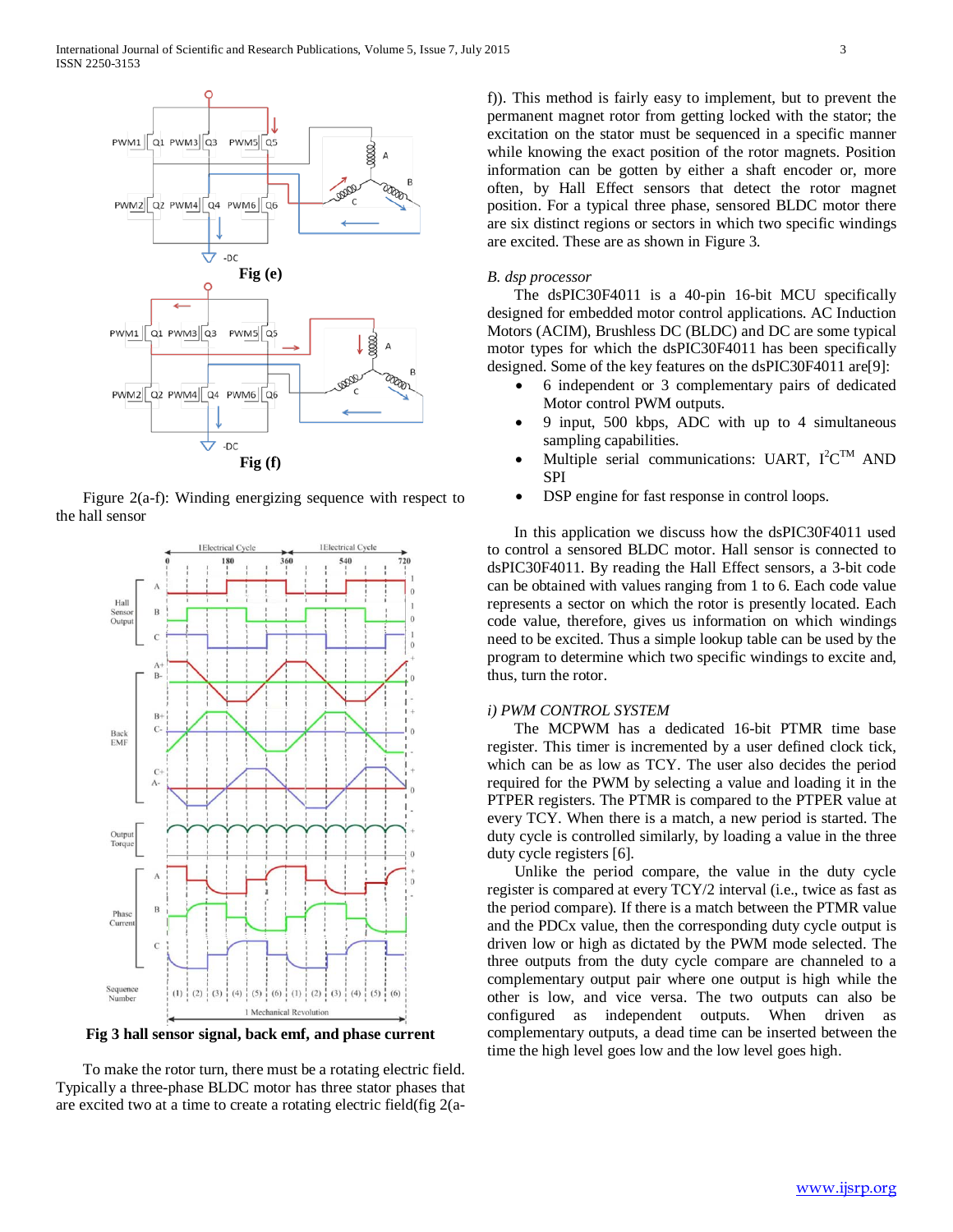

**Fig 4 PWM module block diagram.**

 This dead time is hardware configured and has a minimum value of TCY. Dead time insertion prevents inadvertent shootthru in output drivers. There are several modes in which the MCPWM module can be configured. Edge aligned output is probably the most common mode. The operation of an edge aligned PWM. At the start of the period, the outputs are all driven high. As the PTMR increments, a match with the duty cycle registers causes the corresponding duty cycle output to go low thereby marking the end of the duty cycle. The PTMR match with PTPER register caused a new period to start and all outputs go high to start a whole new cycle.

 The important feature of the MCPWM used in this application is the Override Control. The Override Control is the last stage of the MCPWM module. It allows the user to directly

write to the OVDCON register and control the output pins. The OVDCON register has two 6 bit fields in it. Each of the six bit fields corresponds to an output pin. The high byte portion of the OVDCON register, determines if the corresponding output pin is driven by a PWM signal (when set to 1) or (when set to 0) driven Active/Inactive by the corresponding bit field in the low byte portion of the OVDCON register. This feature allows the user to have PWM signals available, but not driving, at all output stages of the pins.

 For BLDC motors, the same value is written to all PDCx registers. Depending on the value in the OVDCON register, the user can select which pin gets the PWM signal and which pin is driven active or inactive. When controlling the BLDC sensored motor it is necessary to excite two winding pairs depending on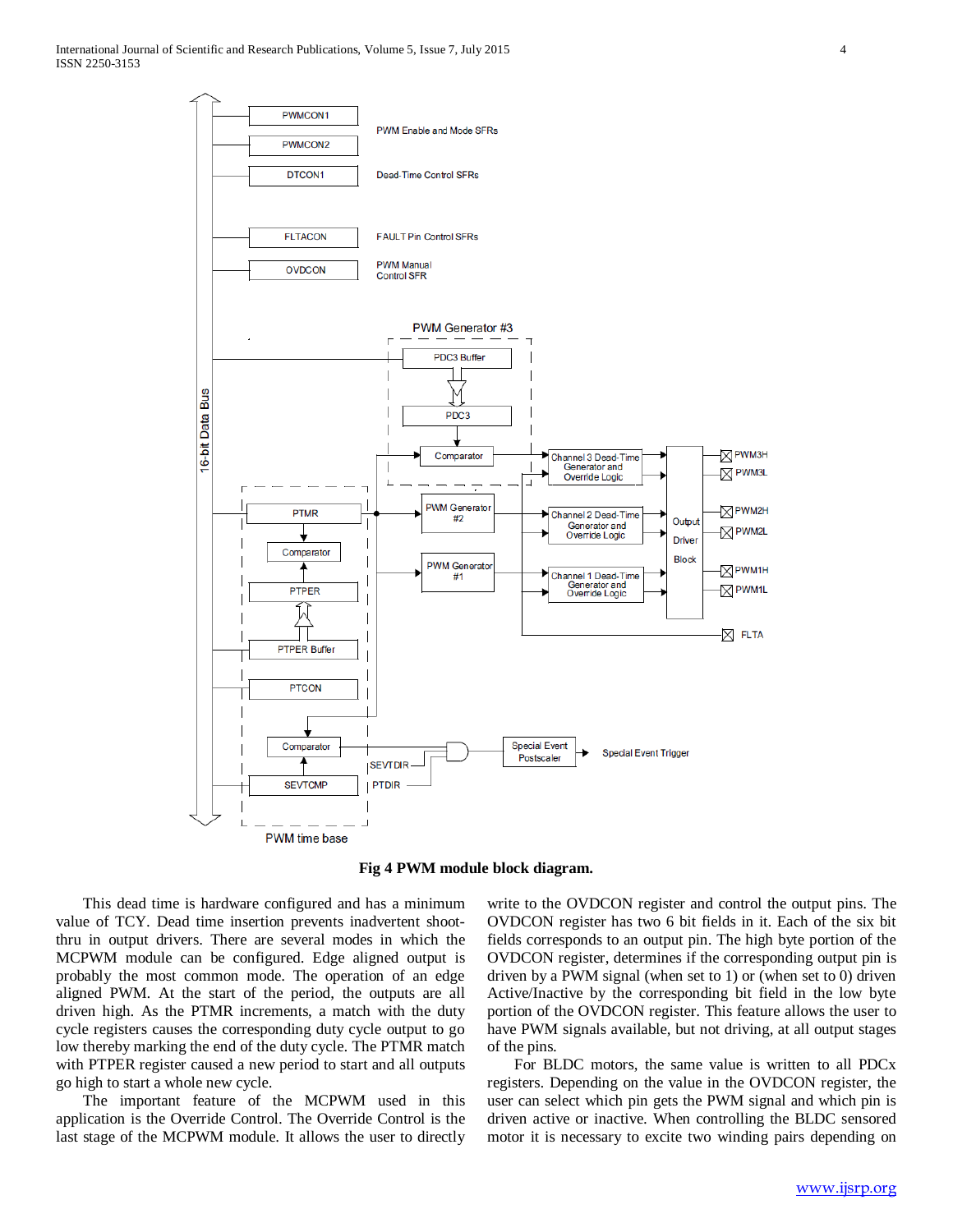where the rotor is located and dictated by the value of the hall sensors. In the CN Interrupt service routine the hall sensors are read and then the value of the sensors is used as an offset in a lookup table which corresponds to the value which will be loaded in the OVDCON register. Table 2 and Figure 5 show how different values are loaded in the OVDCON register depending on which sector the rotor is located in and thereby which windings need to be excited.

| <b>BIT 15</b> | <b>BIT 14</b> | <b>BIT 13</b>    | <b>BIT 12</b>  | <b>BIT 11</b>    | <b>BIT 10</b> | BIT 9         | BIT 8            |
|---------------|---------------|------------------|----------------|------------------|---------------|---------------|------------------|
| POVD4H        | POVD4L        | POVD3H           | $\vert$ POVD3L | POVD2H           | POVD2L        | <b>POVDIL</b> | <b>POVD1L</b>    |
|               |               |                  |                |                  |               |               |                  |
| BIT 7         | BIT 6         | BIT <sub>5</sub> | <b>BIT4</b>    | BIT <sub>3</sub> | BIT 2         | BIT 1         | BIT <sub>0</sub> |
| POUT4H        | POUT4L        | POUT3H           | POUT3L         | <b>POUT2H</b>    | POUT2L        | POUT1H        | POUTH.           |

| <b>POVD</b> |   |    |    |    |    |    | <b>POUT</b> |   |                          |    |    |    |    |    |  |
|-------------|---|----|----|----|----|----|-------------|---|--------------------------|----|----|----|----|----|--|
|             | - | 3H | 3L | 2H | 2L | 1H | ΙL          | - | $\overline{\phantom{a}}$ | 3H | 3L | 2H | 2L | 1H |  |
|             |   |    |    |    |    |    | υ           |   |                          |    |    |    |    |    |  |
|             |   |    |    |    |    |    |             |   |                          |    |    |    |    |    |  |
|             |   |    |    |    |    |    | U           |   |                          |    |    |    |    |    |  |
|             |   |    |    |    |    |    |             |   |                          |    |    |    |    |    |  |
|             |   |    |    |    |    |    | v           |   |                          |    |    |    |    |    |  |
|             |   |    |    |    |    |    |             |   |                          |    |    |    |    |    |  |



## **Table 2 OVDCON resister values**

## **Fig 5: PWM waveform**

## *iii) CHANGE NOTIFICATION INPUTS*

 The Hall Effect sensors are connected to the Change Notification Pin. The CN interrupt is enabled. As the rotor spins, the position of the rotor magnet changes and the rotor enters a different sector. Each new position is signaled by a CN Interrupt. In the CN Interrupt routine, this is shown CN Interrupt Flow, the Hall Effect sensors are read and based on the value, and a table lookup value is got and written to the OVDCON register. This action will insure that the correct windings are excited in the right sector and the motor will continue to spin.

### *ii) cLOSED loop control*

 As system make SWITCH ON .It initialize MCPWM, ADC, Timers & Ports. System reads hall sensor signals and read last set speed. Set speed stored in the period registers PDC1, PDC2, and PDC3. As START Key is pressed. According to hall sensor signal read lookup table, Load the OVDCON register and ON the PWM signals and motor starts to rotate. As STOP key is pressed.

DSP processer disables PWM signals. This closed loop system explains in following flowchart.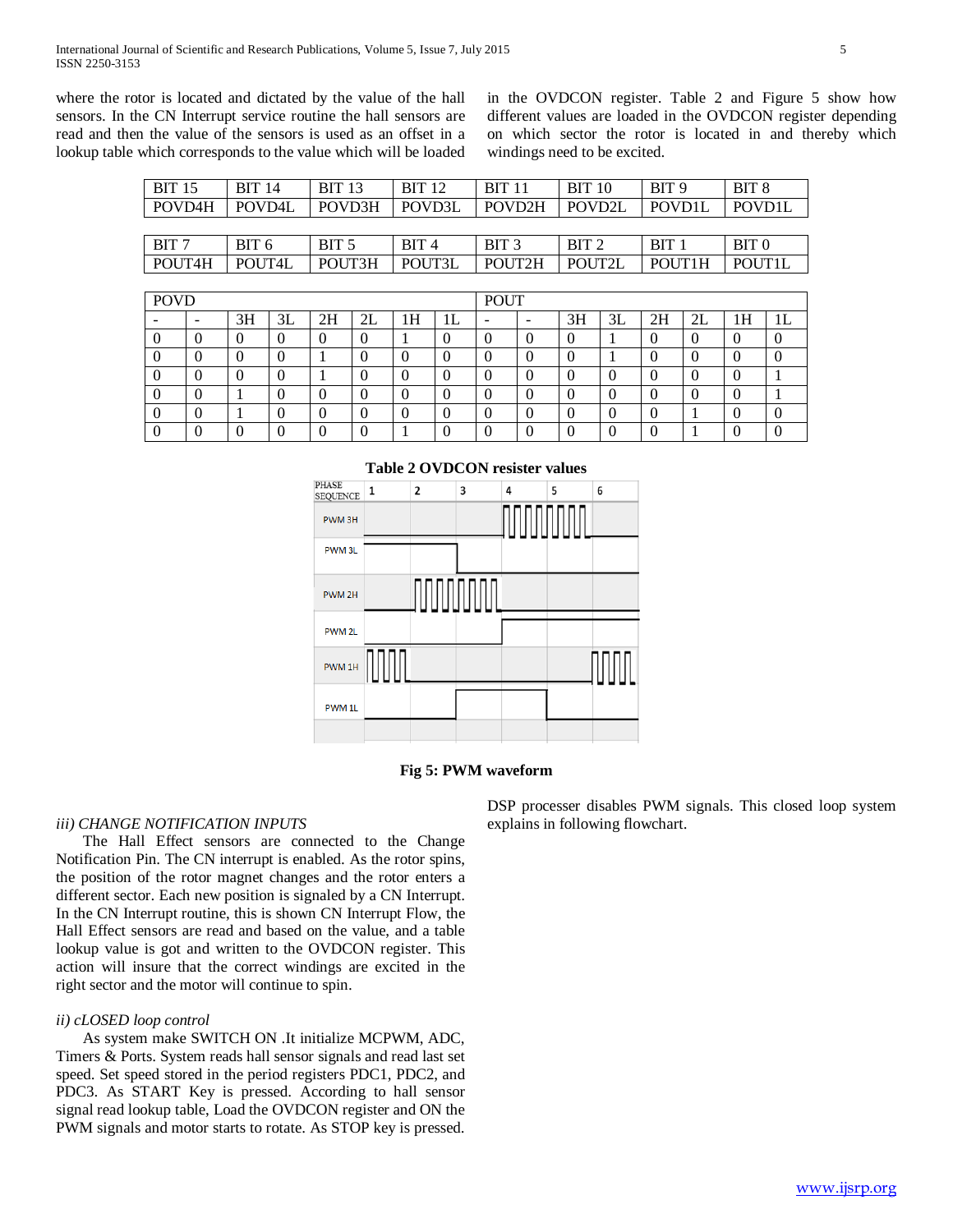International Journal of Scientific and Research Publications, Volume 5, Issue 7, July 2015 6 ISSN 2250-3153



**Fig 6 Flow chart of closed loop control.**

## III. RESULTS

These PWM signals are shown in fig  $7(a)$ ,  $7(b)$ ,  $7(c)$  for speed range 400rpm, 600rpm & 1000rpm respectively. From waveforms it is seen that as speed increased time period of pulses decreased. The phase to phase voltage signals are shown in fig 8(a), 8(b) & 8(c) for speed range 400rpm, 600rpm & 1000rpm. From waveform it is seen that as speed increased the number of pulses are increased and time period of pulses decreased.



**Fig 7(a) Waveform of PWM at speed 400 rpm.**



**Fig 7(b) Waveform of PWM at speed 600 rpm.**



**Fig 7(c) Waveform of PWM at speed 1000 rpm.**



**Fig 8(a) Waveform of phase to phase voltage (red-black) at speed 400 rpm.**



**Fig 8(b) Waveform of phase to phase voltage (red-black) at speed 600 rpm.**



**Fig 8(c) Waveform of phase to phase voltage (red-black) at speed 1000 rpm.**

## IV. CONCLUSION

- 1. The results obtained outlined the success of the prototype circuit for its intended application. System runs successfully. When change set speed, motor takes 2.77 sec to rotate. The transient response of system is 2.77sec, after motor rotating at set speed, and then motor comes to steady state response after 1.57 sec.
- 2. LCD is displaying the approximate current speed of the motor. The motor rotated at given speed range, and rotated in both directions clockwise and anticlockwise. The rotor speed can be regulated to operate within  $\pm 5\%$ speed error band
- 3. The speed control parameter is duty cycle of PWM signal. It is seen that as duty cycle is changed speed of motor is changing. Speed is directly proportional to frequency.

## **REFERENCES**

- [1] Vandana Govindan T.K Anish Gopinath "DSP based Speed Control of Permanent Magnet Brushless DC Motor" IJCA Special Issue on "Computational Science - New Dimensions & Perspectives" NCCSE, 2011
- [2] Bhim Singh, and Sanjeev Singh, Electrical Engineering Department, Indian Institute of Technology, Delhi, New Delhi, India" State of the Art on Permanent Magnet Brushless DC Motor Drives" Journal of Power Electronics, Vol. 9, No. 1, January 2009